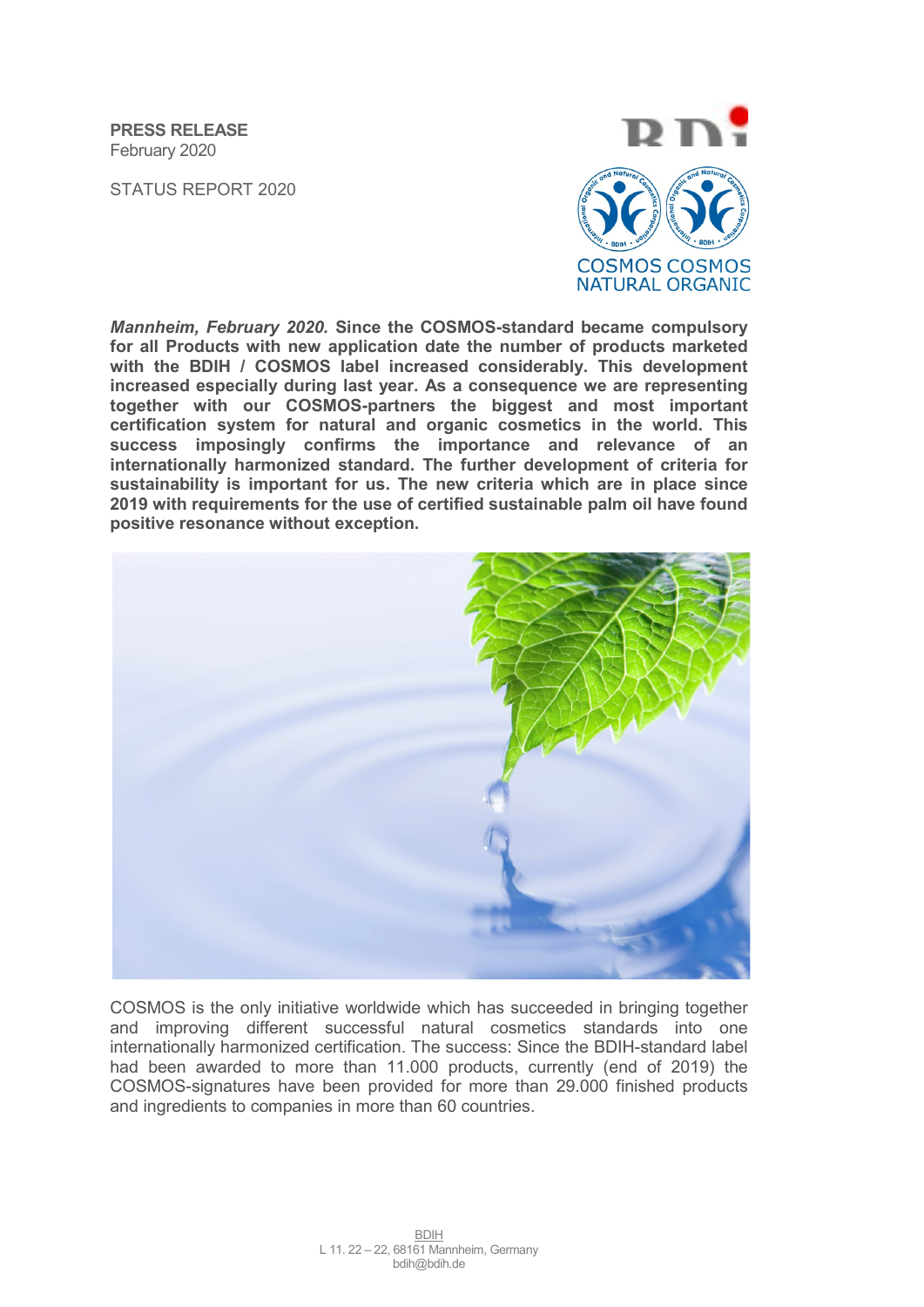COSMOS-standard distinguishes between the control of natural cosmetics and the certification of **organic cosmetics**. For both levels, the basic requirements are identical. For organic cosmetics, there is another requirement: In addition, the necessary contents of ingredients from organic farming must be fulfilled.

In 2019 an additional COSMOS-requirement for sustainable palm oil came into force: Products may only contain palm oil, palm kernel oil and their derivatives (such as glycerine, fatty alcohols and fatty acids) from certified sustainable palm oil (CSPO). The transitional period has expired by  $1<sup>st</sup>$  January, 2020.

BDIH also continues its contribution for correct and competent information about ISO Guideline 16128, in order to prevent the already occurring misunderstanding about their scope and purpose, compared to a complete certification-standard.

## FACTS AND FIGURES

## The BDIH has been the world's first industry association to successfully introduce a standard for natural and organic cosmetics.

- $\triangleright$  Currently, more than 300 licensees with more than 400 brands offer products which are labelled according to the BDIH standard and/or the COSMOS-standard now mandatory for new products since 01.01.2018. More than 150 of those companies are located outside of Germany, half of them outside the EU. The licensees are spread to 38 countries.
- $\triangleright$  More than 13,000 certified products so far have been awarded the BDIH label. Therefore, the product range to choose from leaves nothing to be desired, including special products like modern anti-aging care and unscented products for those suffering from fragrance allergies.
- $\geq$  Again in 2019, **hundreds of publications** in the German press are generating millions of contacts and readers – and show that the subject of natural cosmetics according to BDIH standard and COSMOS-standard is a matter of huge public interest and has a constant place in the media and social networks.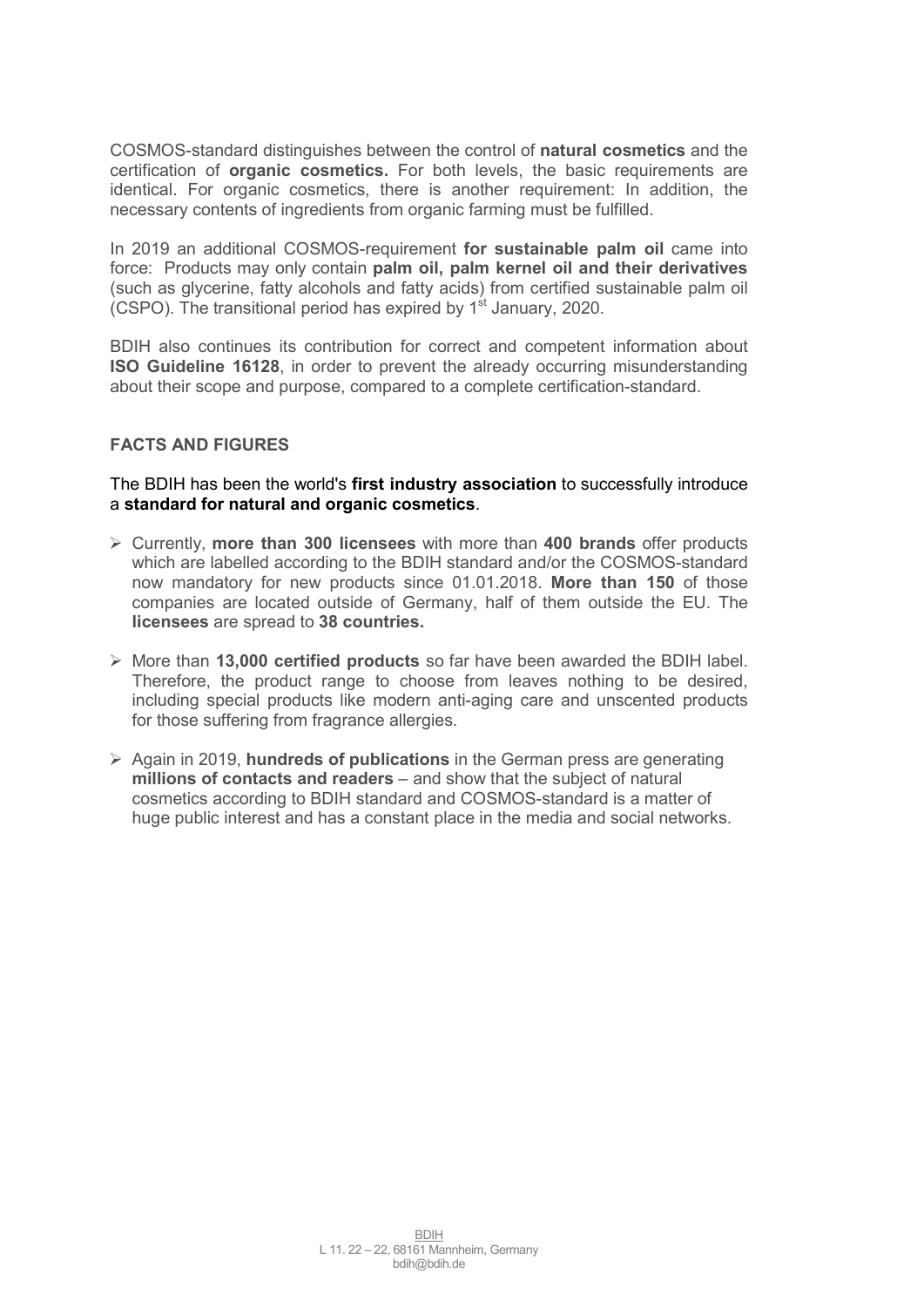BDIH is an internationally active association located in Germany. It was founded in 1951 and represents the interest of manufacturers and distributors in the area of health-related products, which also includes cosmetic products. BDIH has about 480 member companies from all areas of its activities.

The **BDIH label** is a trustworthy distinctive mark for the consumers identifying products that meet their expectations concerning natural and organic cosmetics. The relevance of the criteria for evaluation is acknowledged internationally by consumer associations and authorities, and the control mark is also dedicated to contribute actively to fair competition.

The IONC GmbH, owned by the association, is responsible for the control and awarding of the label.

The criteria of the BDIH standard for certified natural cosmetics and of the COSMOS-standard define in a comprehensive way the requirements related to natural ingredients in cosmetic products. Furthermore, nature conservation and animal welfare are respected as well as important aspects of sustainability.

Essential requirements of the standards are therefore, amongst others:

- o No paraffins and other petrochemical ingredients
- o No silicones
- o No synthetic dyes, fragrances and UV filters
- o Limitation to nature-identical preservatives / No parabens
- o No ethoxylated ingredients, like PEG
- o No genetically modified organisms
- o No nano-materials (or restrictions for UV filters)
- o No irradiation
- o Respecting the protection of species
- o Respecting prohibition of animal testing
- o Respecting the principles of Green Chemistry
- o Use of sustainable palm oil
- o Requirements for deception-free labelling and advertising, especially for "organic" claims

Since the beginning of this year the control mark **BDIH-Vegan** is available for yegan natural cosmetics.



www.bdih-vegan.info

BDIH respects by this the need for an independent control and label awarding. The label deliberately is awarded only for products which are in compliance with the requirements for natural and organic cosmetics.